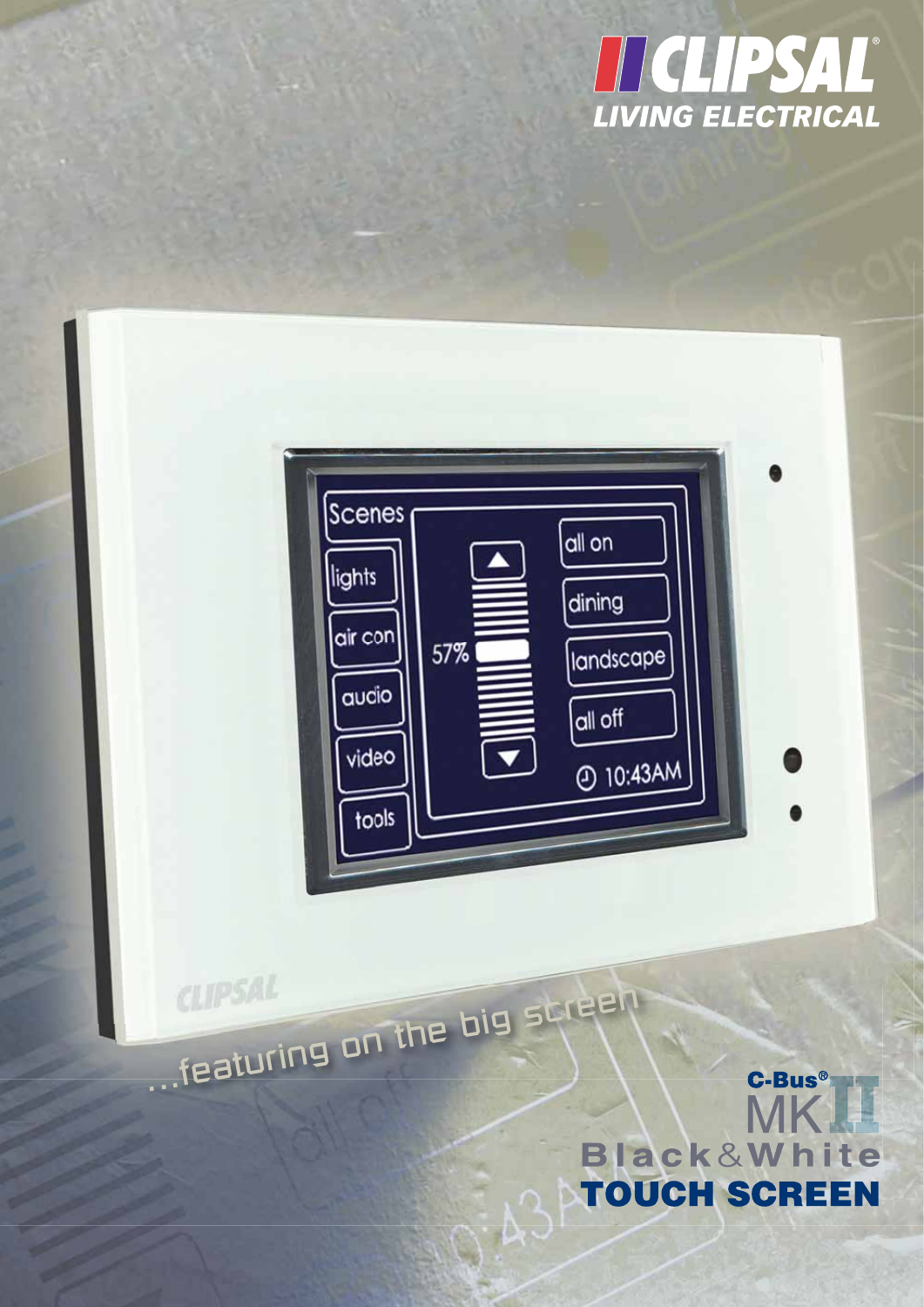

The new C-Bus<sup>®</sup> MKII Black and White Touch Screen builds on the success of the C-Bus MKI Black and White Touch Screen, with many enhancements made in this new ground-up product developed by Clipsal engineers.

- Bigger screen
- Enhanced contrast
- Superior backlighting
	- Wide range of fascia styles
- Available with or without C-Bus logic engine
- RS-232 port for third party device integration\*
	- USB programming port accessible from the front of the unit.

# **Installer Benefits**

To ensure the unit is quicker, easier and more flexible to install and commission, the following features have been included in the MKII unit:

- Programmed via a standard USB port on the unit
- The USB programming port is accessible from the front of the unit by simply removing the fascia
- The USB port can be used as a PC interface to a C-Bus System
- A separate RS-232 port is included on the rear of the unit for third party device integration\*
- Compatible with Version 4 of Clipsal's Windows® based drag and drop programming software (PICED)
- Available with or without C-Bus Logic Engine features.



# **User Benefits**

To provide the user with an improved interface, the following have been included:

- The unit includes a new, larger LCD screen. This has 50% more screen area than the MKI model LCD screen
- Improved, adjustable LCD screen backlighting with ambient light compensation
- The super bright LCD uses white on black technology to enhance clarity
- A wide range of fascia colours and styles are available.



\* Version with Logic Engine only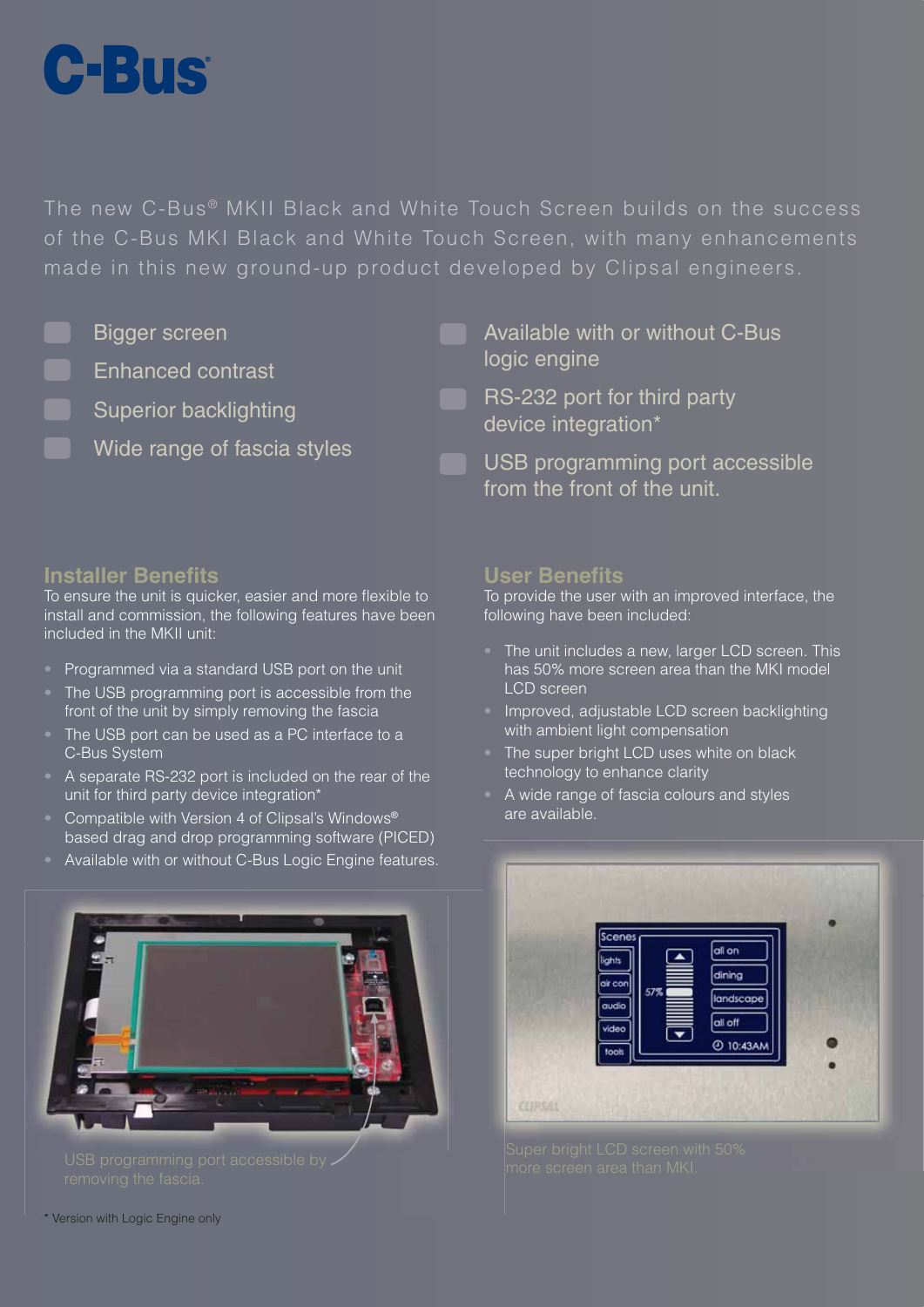

| <b>Parameter</b>                                             | <b>Description</b>                                                                                                                                                                                                                                                                                                            |  |  |
|--------------------------------------------------------------|-------------------------------------------------------------------------------------------------------------------------------------------------------------------------------------------------------------------------------------------------------------------------------------------------------------------------------|--|--|
| <b>Screen Size</b>                                           | 119mm (Diagonal)<br>4.7 inches (Diagonal)<br>W 100mm $\times$ H 75mm                                                                                                                                                                                                                                                          |  |  |
| Resolution                                                   | QVGA (320 pixels x 240 pixels)                                                                                                                                                                                                                                                                                                |  |  |
| <b>Control Functions</b>                                     | • Load switching and dimming<br>• Scenes<br>• Logic (Versions with Logic Engine only)<br>• Schedules                                                                                                                                                                                                                          |  |  |
| <b>Power Supply</b>                                          | Powered directly from C-Bus15-36V DC @ 65mA required for normal operation.<br>Does not provide current to the C-Bus Network.                                                                                                                                                                                                  |  |  |
| Maximum number of controlled loads                           | 255 Group Addresses on each of 10 C-Bus Applications                                                                                                                                                                                                                                                                          |  |  |
| Maximum number of C-Touch Units on a single<br>C-Bus Network | 10                                                                                                                                                                                                                                                                                                                            |  |  |
| <b>C-Bus Connection</b>                                      | Loop-in / Loop-out Removable Terminal block for C-Bus                                                                                                                                                                                                                                                                         |  |  |
| Third party interface                                        | RS-232 port (supported by the version with C-Bus Logic Engine only)                                                                                                                                                                                                                                                           |  |  |
| <b>Programming Port</b>                                      | USB Type B (under front fascia)                                                                                                                                                                                                                                                                                               |  |  |
| Overall dimensions                                           | Plastic Fascia Version<br>$W = 193$ mm<br>$H = 134$ mm<br>$D = 41$ mm<br>Saturn <sup>™</sup> Fascia Version<br>$H = 136$ mm<br>$W = 195$ mm<br>$D = 47$ mm<br>Neo <sup>™</sup> Fascia Version<br>$W = 192$ mm<br>$H = 137$ mm<br>$D = 45$ mm<br>Stainless Steel Fascia Version<br>$W = 193$ mm<br>$H = 134$ mm<br>$D = 45$ mm |  |  |
| <b>Operating Temperature Range</b>                           | $10 - 45^{\circ}$ C                                                                                                                                                                                                                                                                                                           |  |  |
| <b>Operating Humidity Range</b>                              | 10 - 90% R.H.                                                                                                                                                                                                                                                                                                                 |  |  |
| <b>Fascia Styles</b>                                         | Saturn <sup>™</sup> , Neo <sup>™</sup> , Stainless Steel, Plastic                                                                                                                                                                                                                                                             |  |  |
| <b>Accessories</b>                                           | RS-232 lead (only required for integrating to third party devices) Part Number 5000CT2RS232                                                                                                                                                                                                                                   |  |  |
|                                                              | Wall Box Part Number 5000CT2WB (External Dimensions 179.5 x 122.5 x 55mm)                                                                                                                                                                                                                                                     |  |  |



**5080CT2,GF** - without Logic Engine **5080CTL2,GF** - with Logic Engine



**5050CT2,GB** - without Logic Engine **5050CTL2,GB** - with Logic Engine



**PLASTIC**

**BS5000CT2** - without Logic Engine **BS5000CTL2** - with Logic Engine



**5080CT2-3** - without Logic Engine **5080CTL2-3** - with Logic Engine



**5050CT2,WE** - without Logic Engine **5050CTL2,WE** - with Logic Engine



**SC5000CT2,WE** - without Logic Engine **SC5000CTL2,WE** - with Logic Engine



**5080CT2-7** - without Logic Engine **5080CTL2-7** - with Logic Engine



**5080CT2-6** - without Logic Engine **5080CTL2-6** - with Logic Engine



**5050CT2,BK** - without Logic Engine 5050CTL2, BK - with Logic Engine



**SC5000CT2,BK** - without Logic Engine **SC5000CTL2,BK** - with Logic Engine



**5050CT2-28** - without Logic Engine **5050CTL2-28** - with Logic Engine